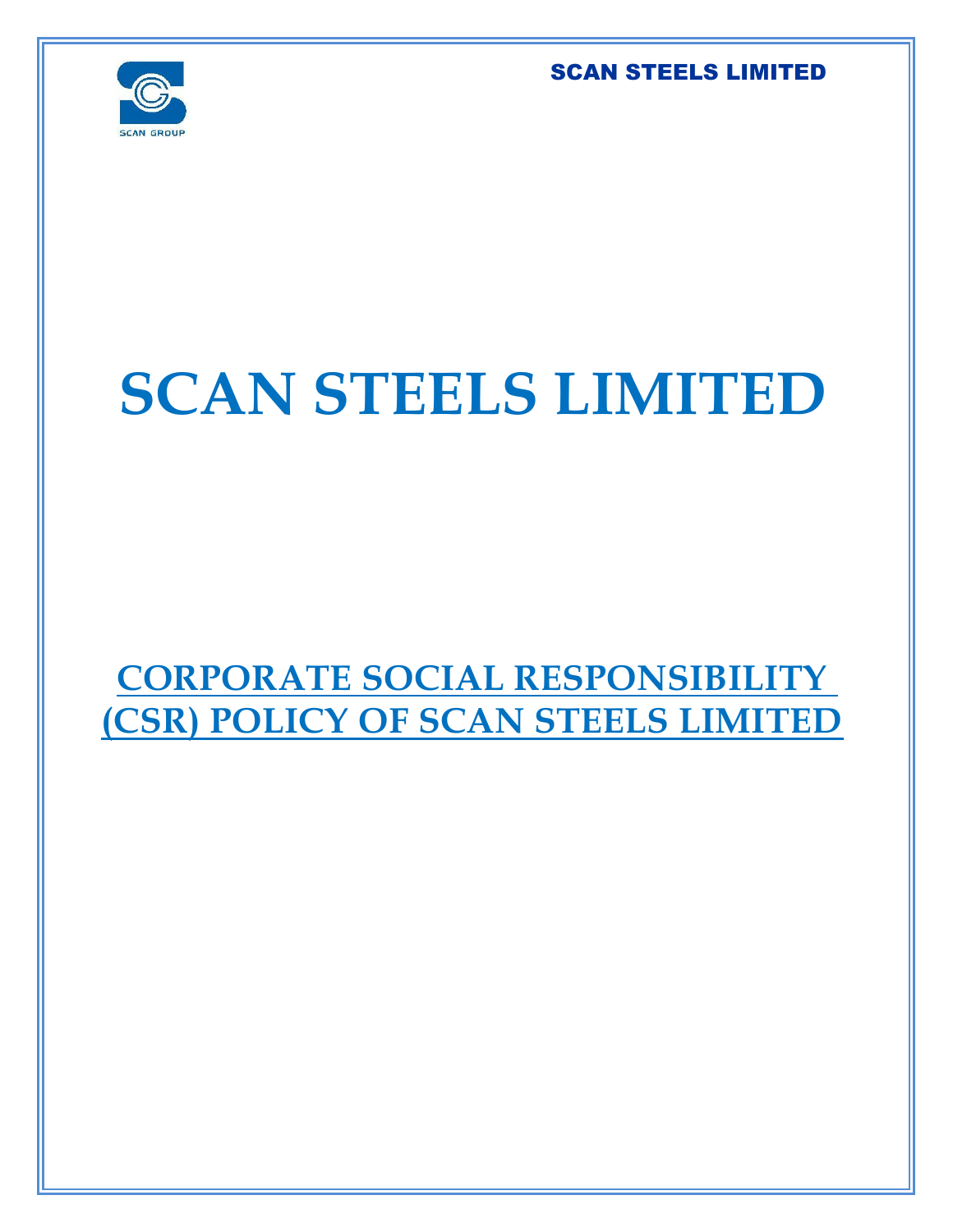

# **Corporate Social Responsibility (CSR) Policy of Scan Steels Limited**

Corporate Social Responsibility is strongly connected with the principles of Sustainability; an organization should make decisions based not only on financial factors, but also on the social and environmental consequences. Therefore, it is the core corporate responsibility of Scan Steels Limited to practice its corporate values through its commitment to grow in a socially and environmentally responsible way, while meeting the interests of its stakeholders.

Scan Steels Limited recognizes that its business activities have wide impact on the societies in which it operates, and therefore an effective practice is required giving due consideration to the interests of its stakeholders including shareholders, customers, employees, suppliers, business partners, local communities and other organizations. The company endeavors to make CSR a key business process for sustainable development. Scan Steels Limited is responsible to continuously enhance shareholders wealth; it is also committed to its other stakeholders to conduct its business in an accountable manner that creates a sustained positive impact on society. Our company is committed towards aligning with nature; and has adopted eco-friendly practices.

As a corporate entity, the company is committed towards sustainability. Ongoing dialogues with shareholders provide valuable approach with an objective that each business decision takes into account it's social and environmental impacts and plans.

#### **DEFINITIONS**

**"Act"** means the Companies Act, 2013, as amended from time to time.

**"Board"** means the Board of Directors of the Company.

**"Company"** means 'Scan Steels Limited'.

**"Corporate Social Responsibility**" (**CSR)** means the activities undertaken by a Company in pursuance of its statutory obligation laid down in section 135 of the Act in accordance with the provision contained in the CSR rules.

**"CSR Committee"** means Corporate Social Responsibility Committee of the Company constituted by the Board as per section 135 of the Act.

**"CSR Rules"** means Companies (Corporate Social Responsibility Policy) Rules 2014 and amendments thereon.

**"CSR Policy"** means this policy containing the approach and direction given by the board of a company, taking into account the recommendations of its CSR Committee, and includes guiding principles for selection, implementation and monitoring of activities as well as formulation of the annual action plan.

**"CSR Expenditure"** shall include all expenditure on activities mentioned in Sch VII, or for projects or programs relating to CSR activities approved by the Board on the recommendation of its CSR Committee.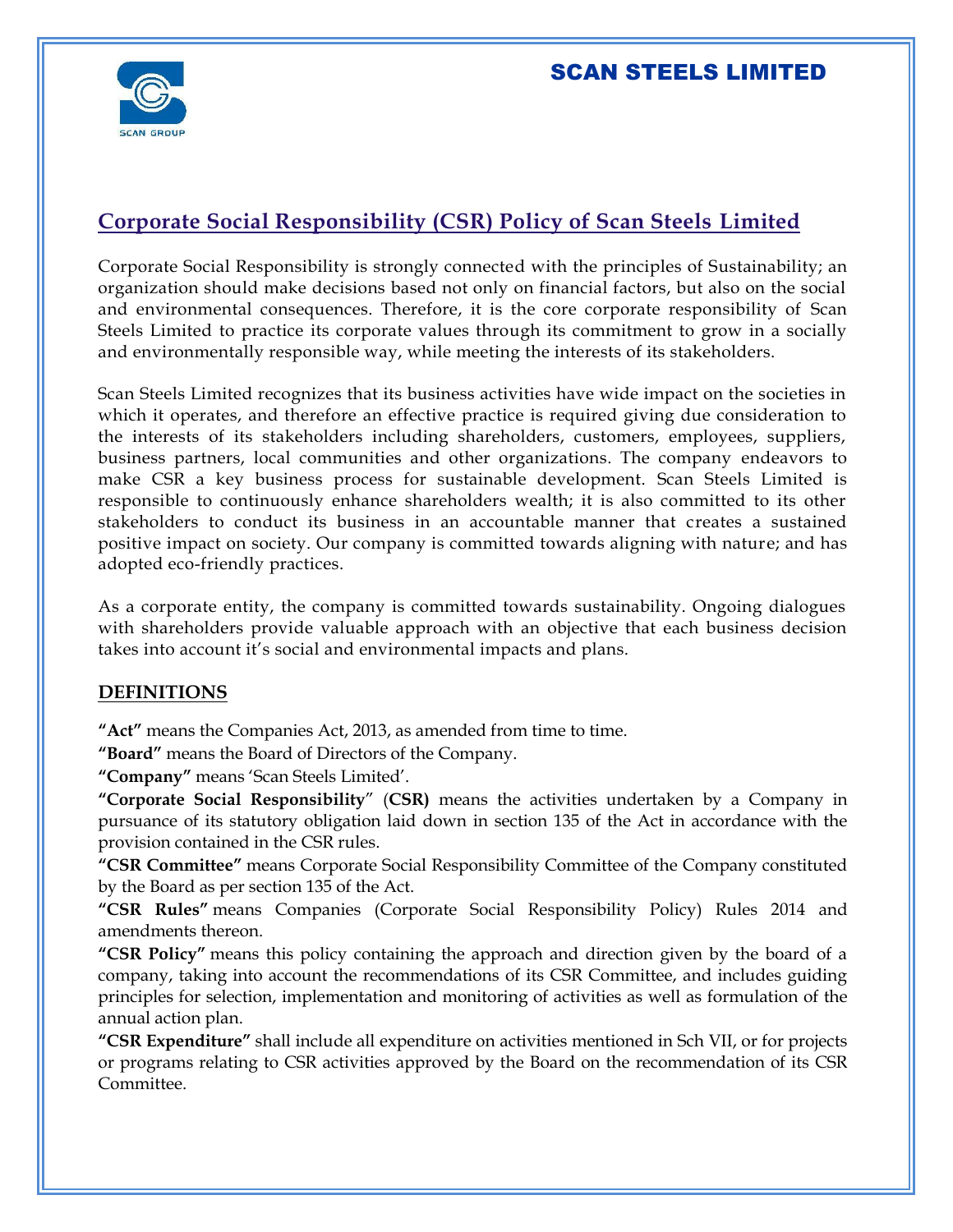

**"Net profit"** shall have the meaning prescribe to it in the Act excluding any profit arising from any branches of the company, whether operated as a separate company or otherwise; and any dividend received from other companies in India, which are covered under and complying with the provisions of section 135 of the Act

**"NGO"** means non-governmental organization.

"**Ongoing Project**" means a multi-year project undertaken by a company in fulfilment of its CSR obligation having timelines not exceeding three years excluding the financial year in which it was commenced, and shall include such project that was initially not approved as a multi-year project but whose duration has been extended beyond one year by the board based on reasonable justification.

**"Administrative Overheads"** means the expenses incurred by the company for 'general management and administration' of corporate social responsibility functions in the company, but shall not include the expenses directly incurred for the designing, implementation, monitoring, and evaluation of a particular corporate social responsibility project or programme;

"**Impact Assessment" evaluation** of how well a company has integrated the principles of **CSR** into their business.

#### **THE PHILOSOPHY**

All CSR activities shall be driven by the core value of Inclusion. Scan Steels shall ensure that all developmental activities/ initiatives undertaken are accessible to the most marginalized segments such as children, women, elderly and those with disabilities. This would reflect particularly in the field of education, healthcare, sanitation, community welfare, skill development, employment generation, sustainable livelihoods, infrastructure development, promotion of national heritage & culture etc.

Though the Group stands tall in the corporate world, with high ranking in terms of various parameters, Scan Group believes that the true and full measure of growth, success and progress lies beyond balance sheets or conventional economic indices. It is best reflected in the difference that business and industry make to the lives of people. Through its social investments, Scan Group addresses the needs of communities residing in the vicinity of its facilities, taking sustainable initiatives in the areas of health, education, environment conservation, infrastructure and community development and response to natural calamities.

#### **PREAMBLE**

The Policy outlines the company's responsibility as a corporate citizen and lays down the guidelines and mechanism for undertaking activities for welfare & sustainable development of the community at large. we try to contribute for social and economic development on regular basis. We believe that to succeed, an organization must maintain highest standards of corporate behaviour towards its employees, consumers and societies in which it operates.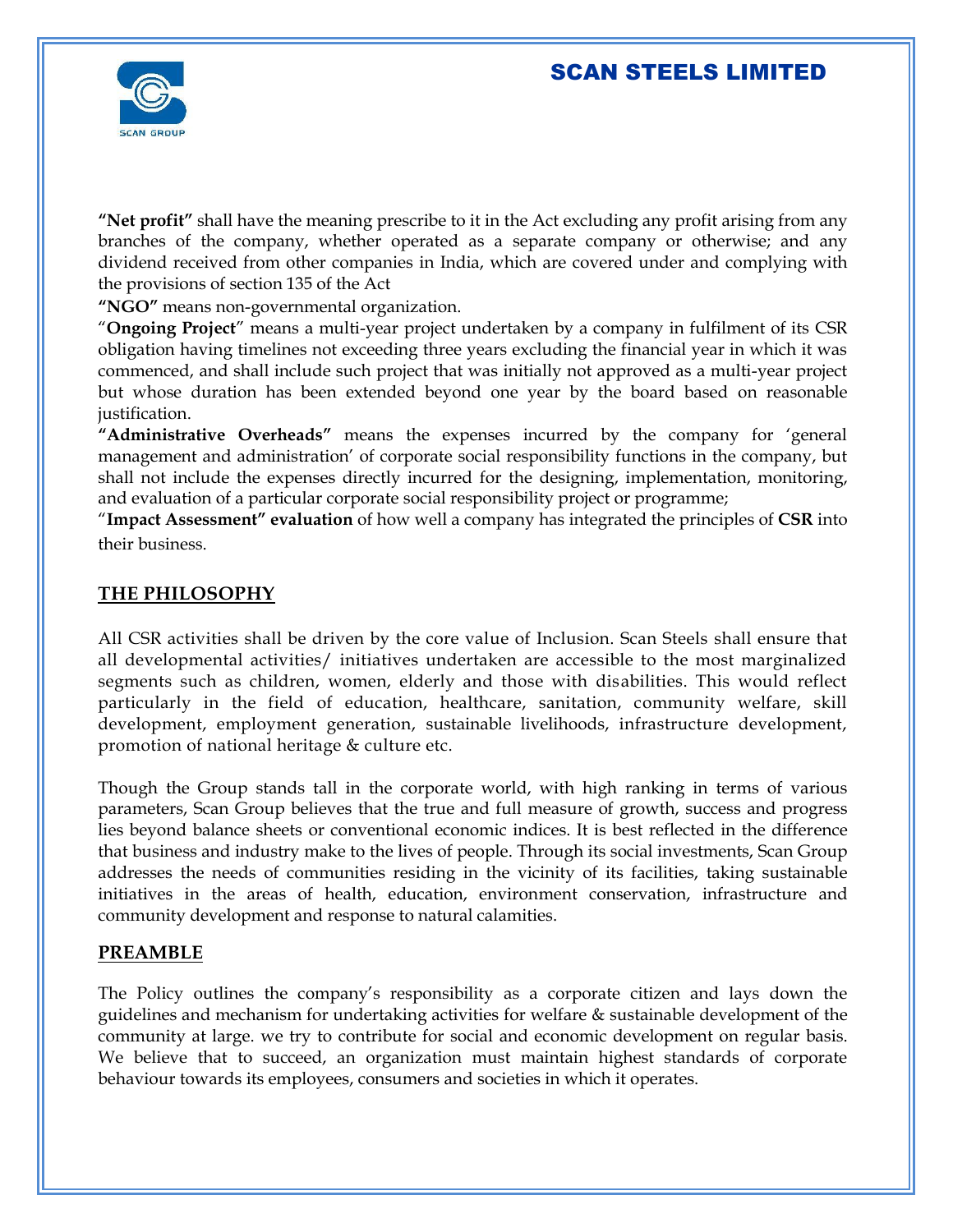

We are of an opinion that CSR underlines the objective of bringing about a difference and adding value in our stakeholder's lives.

The core elements of CSR are the continuing commitments by business to ethical principles, protection of human rights, care for the environment while improving the quality of life of all the stakeholders including the local community and society at large.

It is Company's conscious strategy to design and implement Social Investments/CSR programs, by enriching value chains that encompass the disadvantaged sections of society, especially those from local areas in nearby villages where companies' plants are located, through economic empowerment based on grass-root capacity building.

This Policy shall apply to all CSR initiatives and activities taken up at various work centers and locations of the company, for the benefit of different segments of the society, specifically the deprived, under privileged and differently abled persons.

#### **GOVERNANCE**

Corporate bodies' involvement in CSR activities is not a new concept in India. Industrial majors are engaged in social development activities since long back. However, the Companies Act, 2013 has brought it under the legal purview. The concept of CSR is introduced through "Comply-or-Explain" mandate which was later on Amended as "Comply or Penalized". It mandates qualifying companies to constitute Corporate Social Responsibility Committee to effectively monitor CSR activities of the Company. This CSR Policy shall operate as the Corporate Social Responsibility Policy of the Company As per Section 135 of the Companies Act, 2013 and the rules made thereunder including the Companies (Corporate Social Responsibility Policy) Rules 2014("CSR Rules") and amended as per Companies (Corporate Social Responsibility Policy) Amendment Rules, 2021 which lays down the framework and modalities for carrying out CSR activities which are specified in Schedule VII of the Act.

#### **POLICY STATEMENT**

The CSR Policy focuses on addressing critical social, environmental and economic needs of the marginalized/underprivileged sections of the society aligned with the CSR activities which are specified in Schedule VII of the Act. We adopt an approach that integrates the solutions to these problems into the strategies of the company to benefit the communities at large and create social and environmental impact.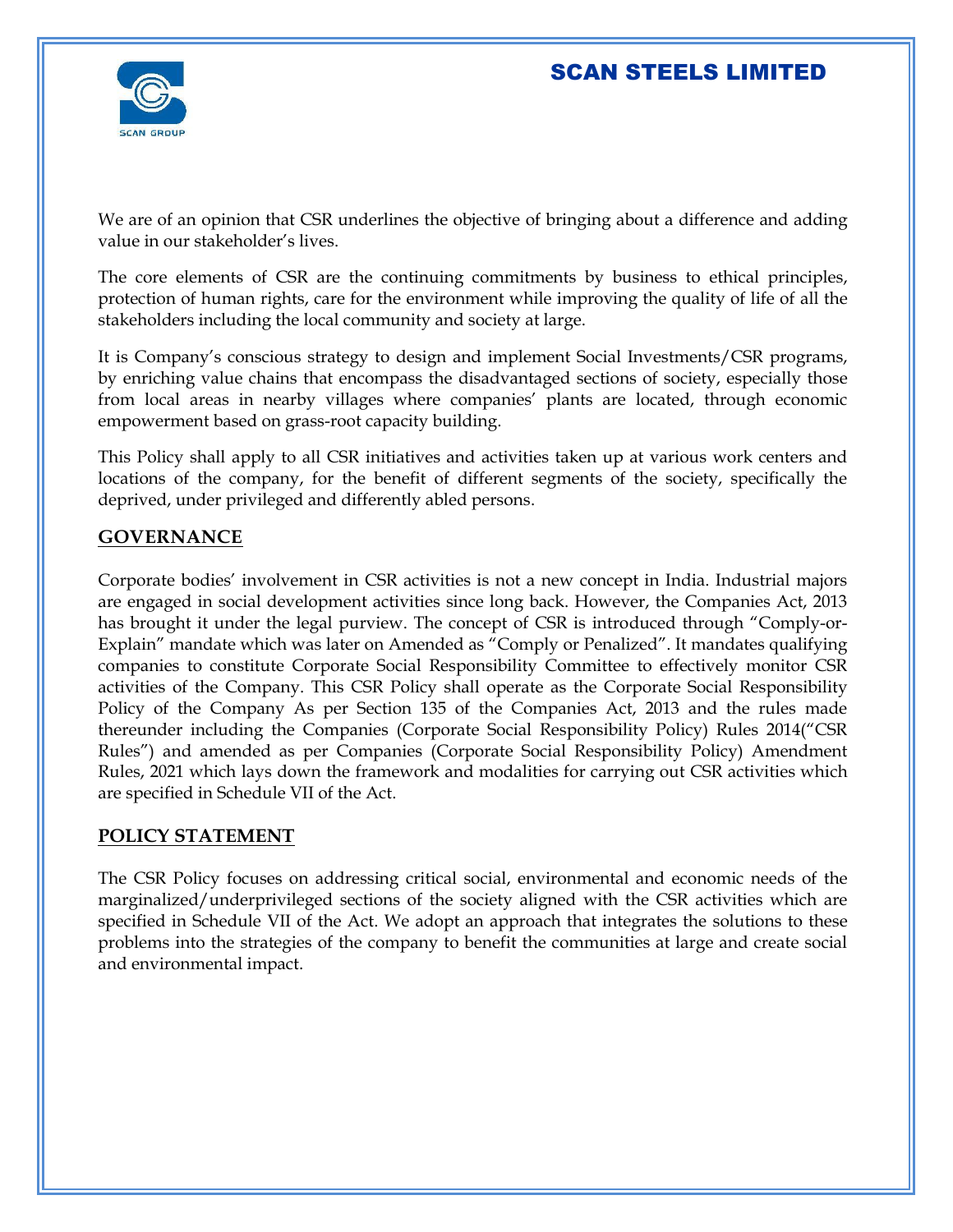

#### **PURPOSE**

The key purpose of this policy is to:

- Define what CSR means to us and the approach adopted to achieve the same
- Define the kind of projects/activities that will come under the ambit of CSR
- Identify broad areas of intervention in which the company will undertake projects
- Serve as a guiding document to help execute and monitor CSR projects
- Explain the manner in which the unspent amount/surpluses/excess from CSR projects will be treated.

#### **SCOPE OF CSR ACTIVITIES IN SCAN STEELS**

The Company has constituted a committee to undertake CSR activities within the purview of the guidelines as provided by the Ministry of Corporate Affairs including Schedule VII of the Companies Act, 2013, as amended from time to time, and Company will undertake any activity as specified therein as its CSR Projects which inter alia provides the following:

- (i) eradicating hunger, poverty and malnutrition, promoting health care including preventive health care and sanitation including contribution to the Swach Bharat Kosh set-up by the Central Government for the promotion of sanitation and making available safe drinking water:
- (ii) promoting education, including special education and employment enhancing vocation skills especially among children, women, elderly, and the differently abled and livelihood enhancement projects;
- (iii) promoting gender equality, empowering women, setting up homes and hostels for women and orphans; setting up old age homes, day care centers and such other facilities for senior citizens and measures for reducing inequalities faced by socially and economically backward groups;
- (iv) ensuring environmental sustainability, ecological balance, protection of flora and fauna, animal welfare, agroforestry, conservation of natural resources and maintaining quality of soil, air and water including contribution to the Clean Ganga Fund set-up by the Central Government for rejuvenation of river Ganga;
- (v) protection of national heritage, art and culture including restoration of buildings and sites of historical importance and works of art; setting up public libraries; promotion and development of traditional arts and handicrafts;
- (vi) measures for the benefit of armed forces veterans, war widows and their dependents; Central Armed Police Forces (CAPF) and Central Para Military Forces (CPMF) veterans, and their dependents including widows;
- (vii) training to promote rural sports, nationally recognised sports, paralympic sports and Olympic sports;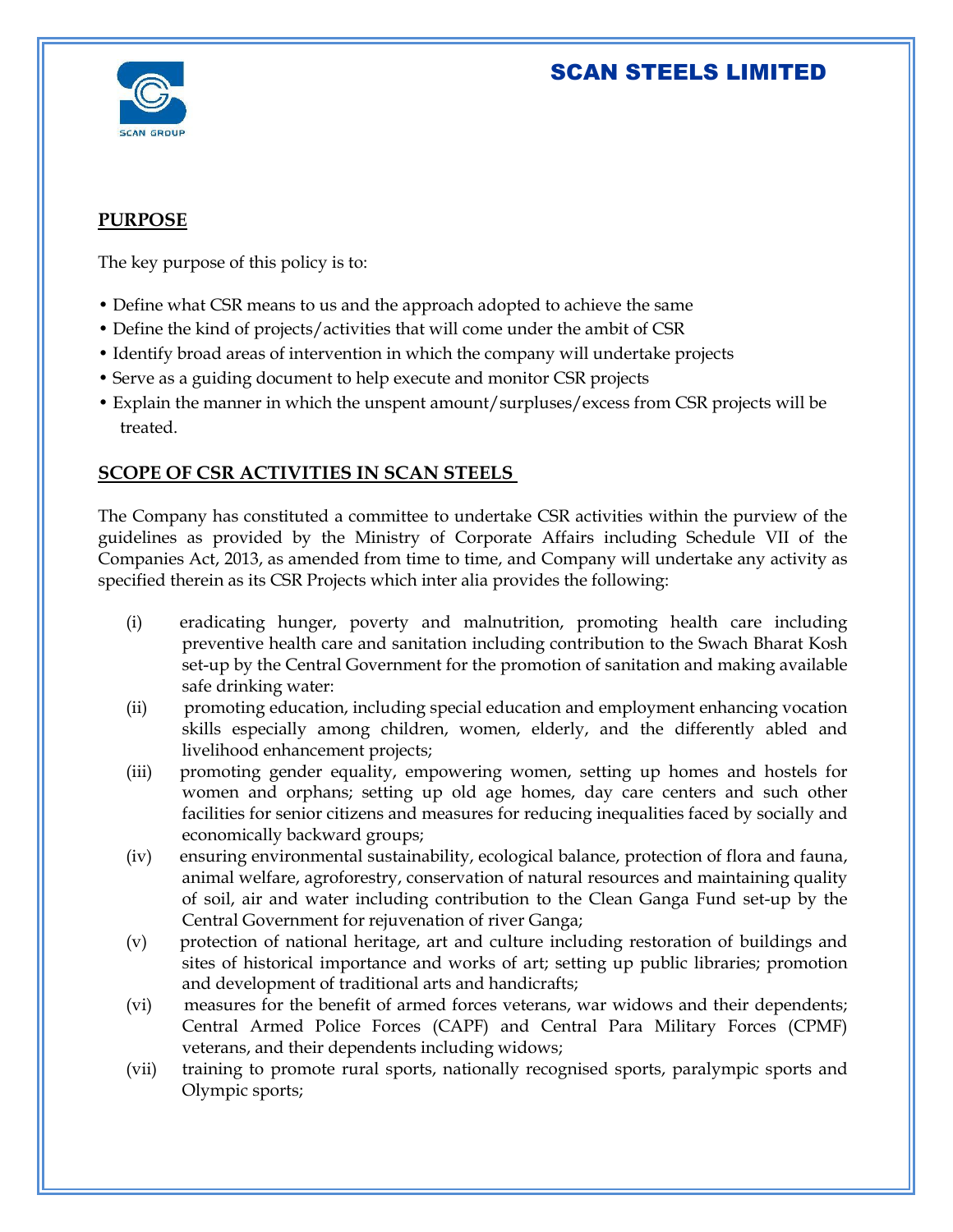

- (viii) contribution to the Prime Minister's National Relief Fund or Prime Minister's Citizen Assistance and Relief in Emergency Situations Fund (PM CARES Fund) or any other fund set up by the Central Government for socio-economic development and relief and welfare of the Scheduled Castes, the Scheduled Tribes, other backward classes, minorities and women;
- (ix) Contribution to incubators funded by Central Government or State Government or any agency or Public Sector Undertaking of Central Government or State Government, and contributions to public funded Universities, Indian Institute of Technology (IITs), National Laboratories and Autonomous Bodies (established under the auspices of Indian Council of Agricultural Research (ICAR), Indian Council of Medical Research (ICMR), Council of Scientific and Industrial Research (CSIR), Department of Atomic Energy (DAE), Defence Research and Development Organisation (DRDO), <sup>7</sup>[Department of Biotechnology (DBT)], Department of Science and Technology (DST), Ministry of Electronics and Information Technology) engaged in conducting research in science, technology, engineering and medicine aimed at promoting Sustainable Development Goals (SDGs).
- (x) rural development projects;
- (xi) slum area development;
- (xii) disaster management, including relief, rehabilitation and reconstruction activities.

#### **DISQUALIFYING ACTIVITIES FOR CSR**

- a. The CSR Rules disqualifies the CSR projects and programs that are implemented by the Company for benefit of the employees of the Company and their families.
- b. The CSR activities implemented outside India (Except for training of Indian sports personnel representing any state or union territory at national or international level)
- c. Any amount directly or indirectly contributed towards any political party under Section 182 of the Act.
- d. Activities that are undertaken by the Company in pursuance of its normal course of business.
- e. Activities supported by the companies on sponsorship basis for deriving marketing benefits for its products or services
- f. activities carried out for fulfilment of any other statutory obligations under any law in force in India.

The CSR activities shall be undertaken within the territory of the Republic of India.

Pursuant to Schedule VII of the Act and the CSR Rules, the Company shall undertake CSR activities included in its Annual CSR Plan, as recommended by the CSR Committee at the beginning of each year.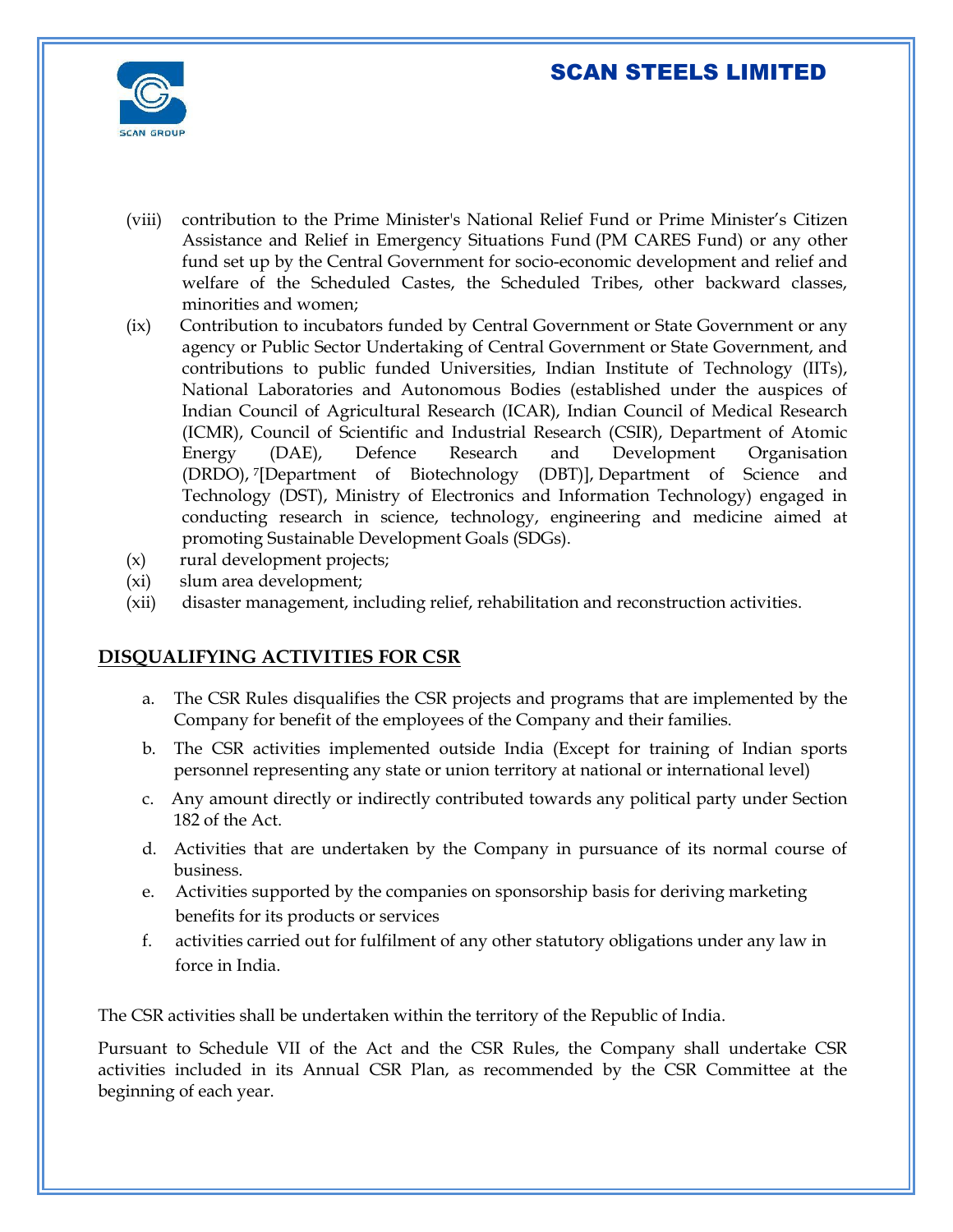

The Committee can recommend to Board any modification to the existing Annual CSR Plan or to propose any new program during the financial year under review.

#### **CSR COMMITTEE**

- The CSR policy and programs shall be implemented, managed and supervised by the CSR committee appointed by the Board.
- The CSR Committee shall comprise at least of such number of directors as is mandatorily required by applicable laws.

Our CSR governance structure will be headed by the Board Level CSR Committee that will be ultimately responsible for the CSR projects undertaken, Members of which are: (composition shall be disclosed in the Board Report as per section 134(3) and on the Website of the Company)

#### **A) Members**

- 
- 
- 
- 1. Shri Vinay Goyal Chairman (up to 04.06.2021) (Independent Director)
- 2. Shri Shravan Agarwal Chairman (w.e.f 15.06.2021) (Independent Director)
- 
- 3. Shri Punit Kedia Member (Independent Director)
- 4. Shri Ankur Madaan Member (Whole Time Director)

#### **B) Responsibilities:**

- Recommend to the Board objective of Corporate Social Responsibility (CSR) to generate conducive environment to conduct the business in a socially responsible manner and to carry on business activities in the ethical way with regards to legal obligations and commitments;
- Formulate and update CSR Policy, and recommend to the Board for their Approval.
- Decide the CSR activities to be taken up by the Company and areas of Implementation in accordance with this Policy and Sch vii of the CA, 2013; and annually recommend to the Board for its approval.
- Recommend the CSR expenditure and Decide the amount to be allocated for each project or activity to the Board of the Company who will approve it.
- Identify Potential Partner and facilitate and end to end partner selection.
- Timely review of the budgets and approved disbursements to the partners (if any)
- Suggest areas of intervention to the Board of the Company.
- The Annual Action Plan is a yearly plan of CSR activities that would be placed before the Board of Directors of the Company based on recommendation of its CSR Committee which outlines inter alia the following aspects of CSR initiatives of the Company:
	- the list of CSR projects or programmes that are approved to be undertaken in areas or subjects specified in Schedule VII of the Act
	- Manner of Execution of such projects or programs
	- Modalities of Utilization of funds and Implementation schedules for projects.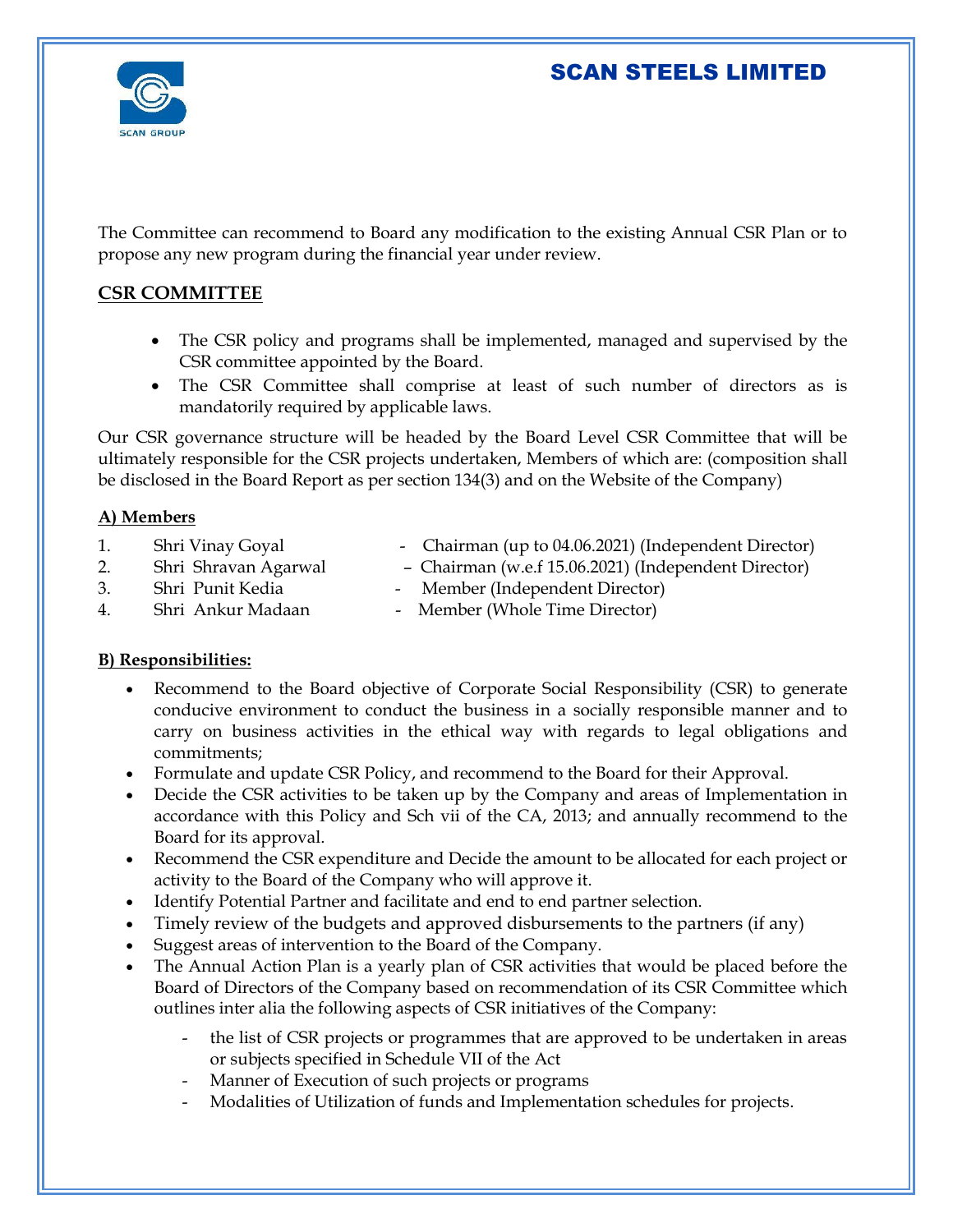

- Put monitoring mechanisms in place to track the progress of each activities/project rolled out under this Policy, utilization of funds disbursed and Submit a report, to the Board on all CSR activities undertaken during the financial year.
- Details of need and Impact Assessment if any for the projects undertaken by the company.
- Identify Risk Assessment factor
- Periodically visit the programmes and evaluate the progress on ground and share reports about the same with the Board.
- Recommend the Board modalities and manner for the transfer of ownership of Capital Assets, if created or acquired, through CSR spending;
- The Committee shall meet at least twice in a financial year, or as per the need to Implement and monitor the activities taken.
- Such other functions as directed by the Board of Directors.

#### **ROLE OF THE BOARD**

- After taking into account the recommendations made by the CSR Committee, approve the CSR Policy and Annual Action Plan for the Company (which shall be disclosed in the Board Report and placed on website of the Company).
- Ensure that the CSR activities included in this Corporate Social Responsibility Policy are undertaken by the Company as per the decided Time Lines/year-wise allocations.
- Board may alter such plan at any time during the financial year, as per the recommendation of its CSR committee, based on the reasonable justification to that effect.
- The board of the company may decide to undertake its CSR activities in **collaboration with** other companies for undertaking projects or programmes in such a manner that the CSR committees of respective companies are in a position to report separately on such projects or programmes.
- The board of the company may decide to undertake its CSR activities approved by the CSR Committee, by itself or through (a) a company established under section 8 of the act, or a registered public trust or a registered society, registered under section 12A and 80G of the income tax act, 1961 (43 of 1961), established by the company, either singly or along with any other company, or (b) a company established under section 8 of the act or a registered trust or a registered society, established by the central government or state government; or ( c ) any entity established under an act of parliament or a state legislature; provided :
	- it shall have an established track record of three years in undertaking similar programs or projects or activities.
	- every entity above, who intends to undertake any CSR activity, shall register itself with the central government by filing the form CSR-1 electronically with the registrar, with effect from the **01st day of April 2021.**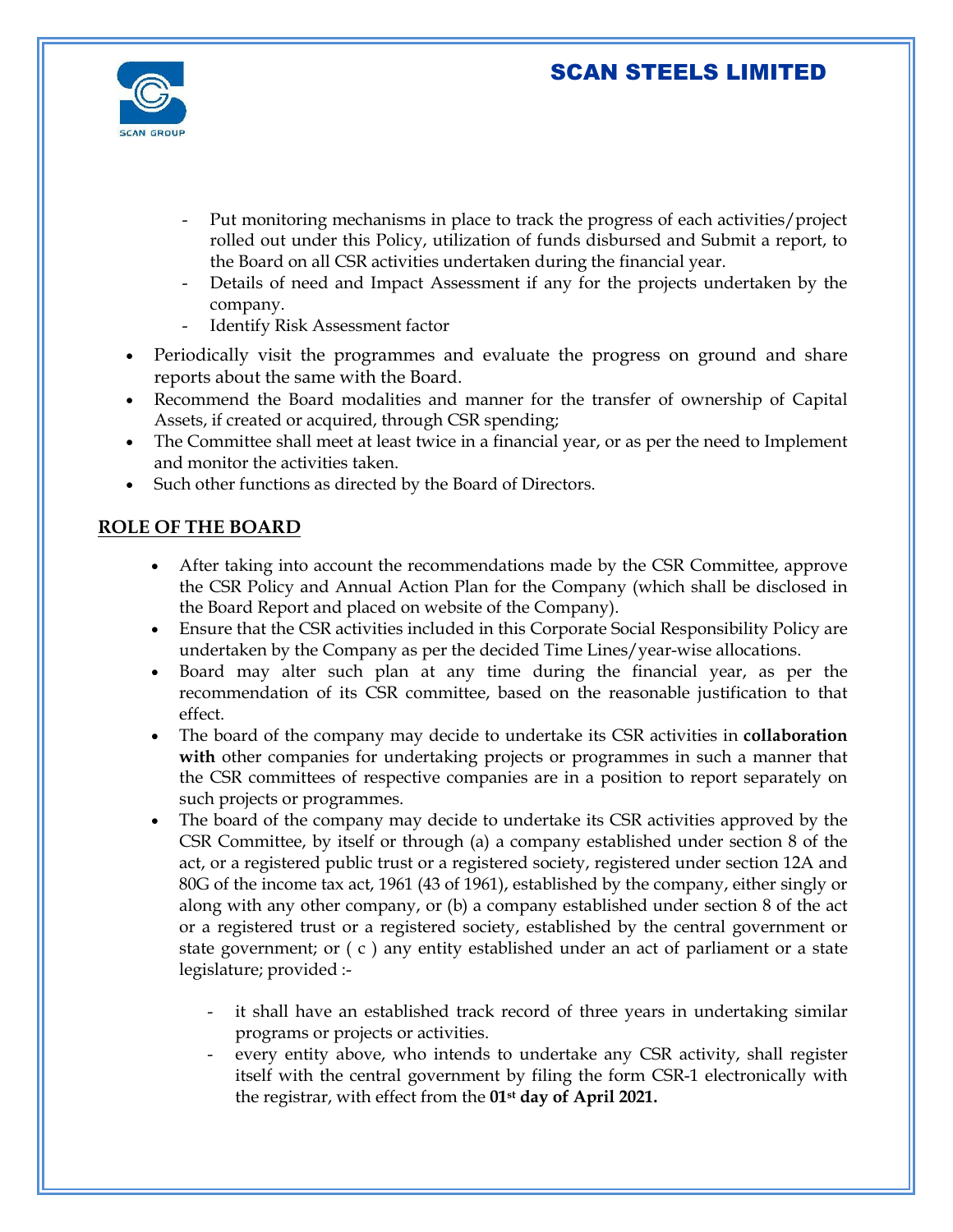

- a due diligence process will be initiated to evaluate organization's operations, programmes and statutory compliances before making any decisions for partnership opportunities.
- In case CSR amount spent by the company for creation or acquisition of a Capital Asset Board must ensures that it should be held by (A) a company established under section 8 of the act, or a registered public trust or registered society, having charitable objects and CSR registration number or(b) beneficiaries of the said CSR project, in the form of selfhelp groups, collectives, entities; or (c) a public authority as per section 2(h) of RTI act 2008
- Ensure that in each financial year the Company spends at least 2% of the average net profits of the company made during the three immediately preceding financial years, calculated in accordance with Section 198 of the Act, in pursuance of its CSR policy.
- The board of a company shall satisfy itself that the funds so disbursed have been utilized for the purposes and in the manner as approved by it (as per CFO certification).
- Ensure that Administrative overheads shall not exceed five percent of total CSR expenditure of the company for that financial year.
- Ensure Compliance related to Surplus arising out of CSR / Excess amount spent and Unspent amount on going project if any.
- where the amount to be spent by a company does not exceed fifty lakh rupees p.@, the requirement for constitution of the corporate social responsibility committee shall not be applicable and the functions of such committee provided under this section shall, in such cases, can be discharged by the board of directors of the company.
- Further, while spending the amount earmarked for CSR activities, preference should be given to local areas and areas around the Company where it operates,
- In case of ongoing project, board will monitor the implementation of the project with reference to the approved timelines and year-wise allocation and shall be competent to make modifications, if any, for smooth implementation of the project within the overall permissible time period.
- Impact Assessment Reports shall be placed before the Board.
- The board's report pertaining to any financial year shall include an annual report on CSR containing particulars specified in annexure ii of CSR Amendment Rules 2021.

#### **CSR FUNDS**

The Expenditure for the purpose of carrying on the CSR activities would include the followings:

- 2% of the average Net Profit (excluding Dividend received from other companies in India which covered under and complying with the provisions of Section 135 of the Act.) made by the Company during immediately preceding three Financial Years.
- any income arising there from
- surplus arising out of CSR activities carried out by the company and such surplus will not be part of business profit of the company.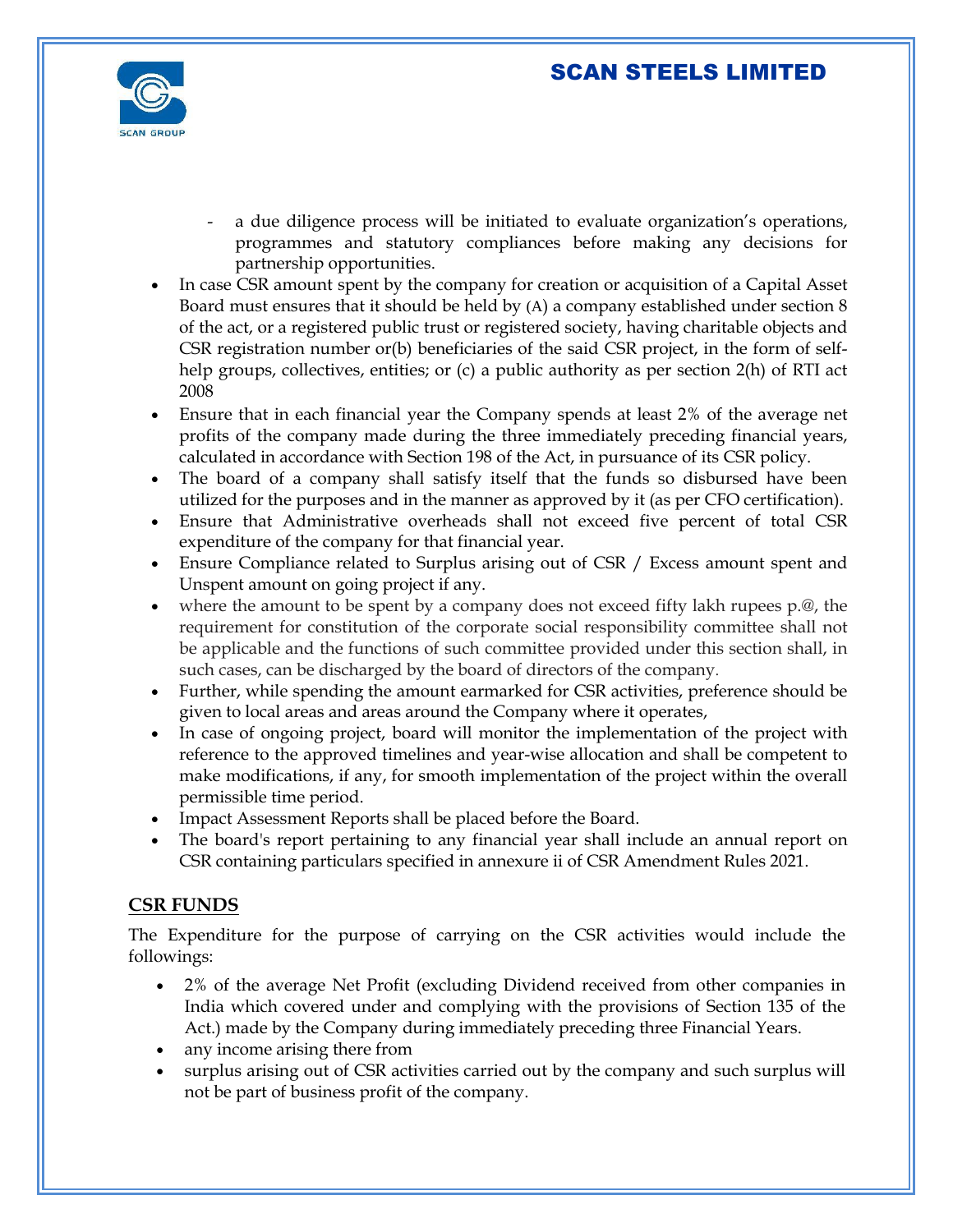

- Administrative overheads shall not exceed 5% of total CSR expenditure of the company for that financial year
- Determination of whether a particular expense fall within this 5% cap can be decided in consultation of the Chief Financial Officer of the Company based on the clarification available from time to time in this regard.

#### **CSR EXPENDITURE**

#### **1. ANY AMOUNT REMAINING UNSPENT PURSUANT TO ANY ONGOING PROJECT**

- Will be transferred by the company within a period of thirty days from the end of the financial year to a special account to be opened by the company in that behalf for that financial year in any scheduled bank to be called the unspent corporate social responsibility account and such amount shall be spent by the company in pursuance of its obligation towards the corporate social responsibility policy within a period of three financial years from the date of such transfer,
- after 3 years, failing which, the company shall transfer the same to any fund specified in schedule vii, within a period of thirty days from the date of completion of the third financial year.
- Other than on-going projects any unspent amount of CSR for that F.Y will be transferred to any fund specified in schedule vii, within a period of six months of the expiry of the financial year"

#### **2. SPENT IN EXCESS OF THE REQUIREMENTS**

if the company spends an amount in excess of the requirements, company may set off such excess amount against the requirement to spend up to immediate succeeding three financial years subject to the conditions that –

- the excess amount available for set off shall not include the surplus arising out of the CSR activities.
- the board of the company shall pass a resolution to that effect.

#### **3. SURPLUS ARISING OUT OF CSR ACTIIVITES**

- shall not form part of the business profit of a company
- and shall be ploughed back into the same project
- or shall be transferred to the unspent CSR account and spent in pursuance of CSR policy and annual action plan of the company
- or transfer such surplus amount to a fund specified in schedule vii, within a period of six months of the expiry of the financial year.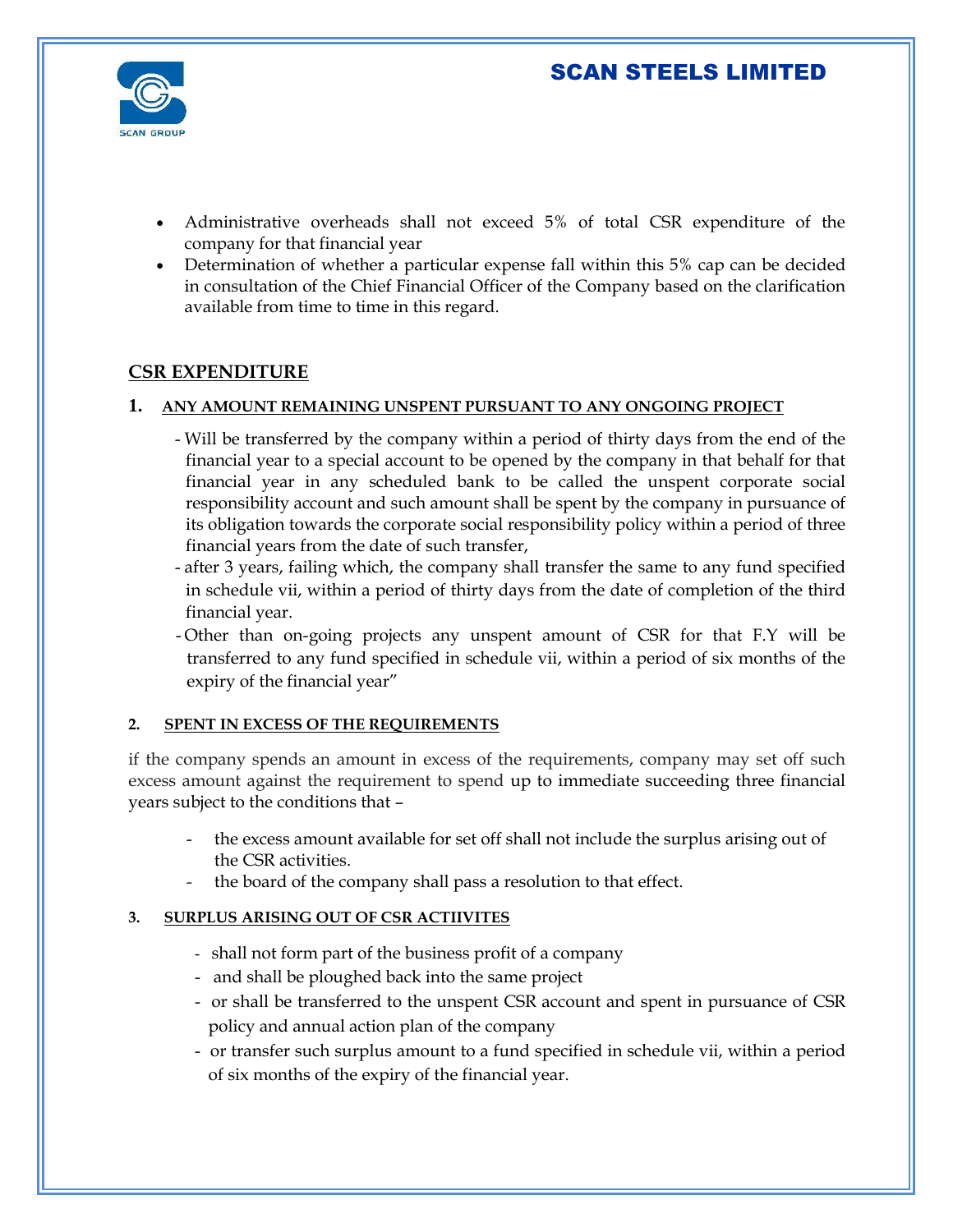

#### **FINANCIAL OUTLAY AND IMPLEMENTATION FOR CSR ACTIVITIES**

- The CSR Committee will be responsible for overseeing, execution, implementation and monitoring of the Project.
- These Programs will be executed by the Company using internal resources after conducting detailed due diligence, to execute projects at the ground, at different levels there will be mobilization, set eligibility criteria for beneficiary selection, screening and assessments, virtual interviews, Monthly/quarterly/half yearly reporting, cross reference communication with the beneficiaries, systematic record keeping/documentation, monitoring and field visits and fixed Timeline to Execute each activity.
- The Company may also collaborate with other Companies for undertaking CSR activities or through any trust, society, or company not established by the Company after ensuring compliances as per CSR Rules.
- Every year, the Company shall with the approval of its Board make a budgetary allocation for CSR activities/ projects for the year. The budgetary allocation will be based on the profitability of the Company and the requirements of applicable laws.
- Utilization of the contribution given to CSR committee shall be certified by a CFO of Scan Steels. Upon verification of the utilizations, Scan Steels shall extend further advance after the advance given earlier has been deployed.
- For certain projects reimbursement model will be followed. The funds will be disbursed after a financial assessment of the expenses incurred. For the remaining projects, the funds will be directly disbursed to beneficiaries with the approval of the CSR Committee & Board.
- Fund will be disbursed in phase/tranche wise depending on the nature of the project. On the basis of the expenses incurred  $&$  the submission of the relevant supporting of the expenses, i.e. bills, receipts, invoices, bank statements, etc. respective amount will be disbursed at different intervals- quarterly & half-yearly.
- Scan Steels shall also be conducting audits on its contributions as possible periodically.
- The Company expects to spend the budgeted amount allocated for CSR activities/ projects planned for each financial year, within that year which will be annually reviewed and renewed on the basis of the project performance.
- The CSR Committee and the Board of Directors will disclose the reasons for not being able to spend the entire budgeted amount on the CSR activities as planned for that year and comply with the Provisions of the applicable Laws accordingly.
- Company may Obtain professional advice from external sources for the purpose of accomplishment of overall CSR objectives laid down under the Act and aligning it with the Mission of the company;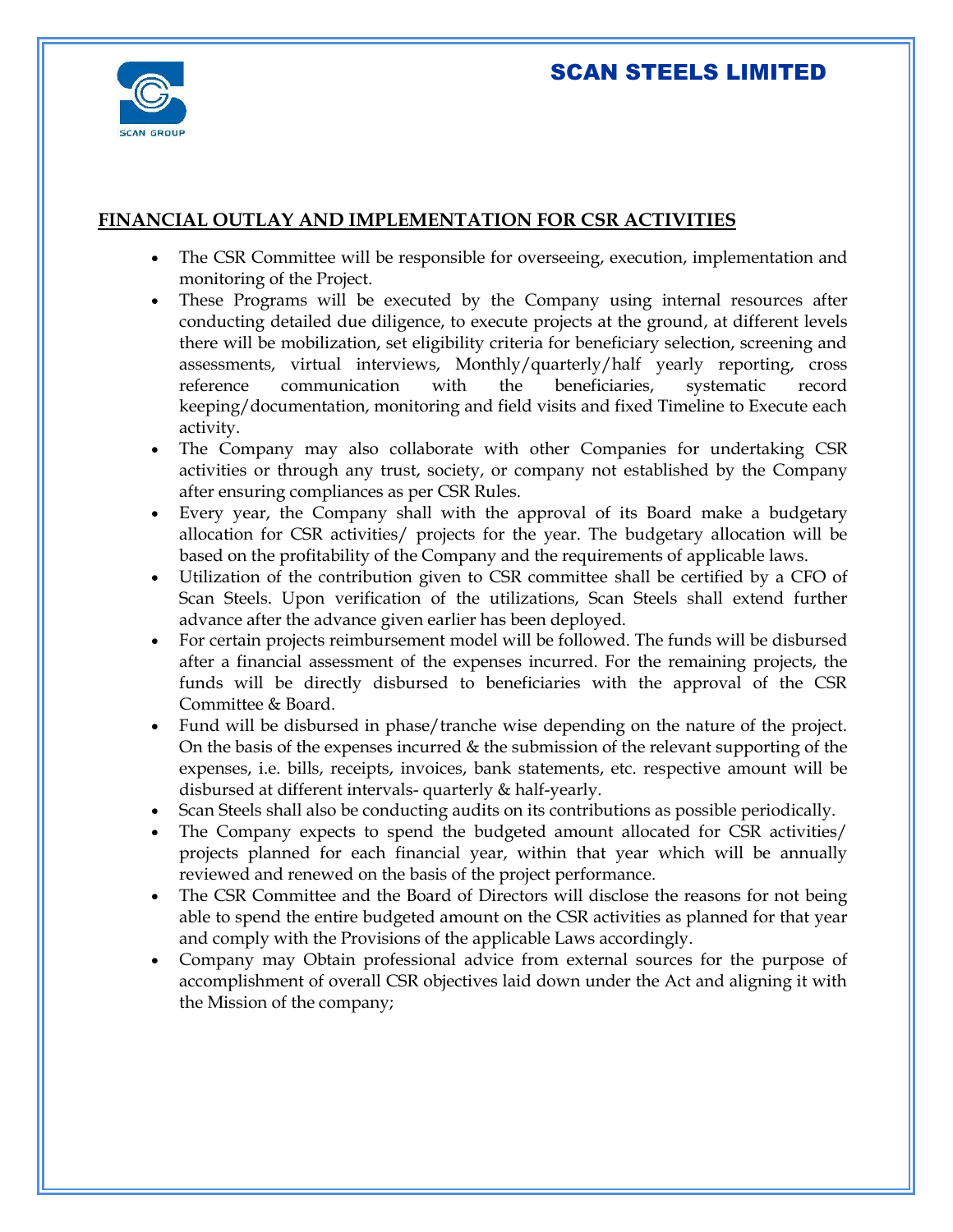

- The CSR Activities would be implemented by the Company by taking in to account following key point:
	- Project Proposals
	- Targeted Beneficiaries and their key needs
	- Alignment with Schedule VII
	- Project Goals and milestones
	- Activities and Timelines including expected closure dates
	- CSR Budget with projections
	- build CSR capacities of own personnel or of implementing agencies and to take measures to involve the employees in CSR activities of the company
	- fair, transparent, accountable Monitoring mechanism
	- Progress reporting and frequency of reports
	- Risks and mitigation strategies
	- Any other information as may be required by the CSR Committee.

#### **MONITORING FRAMEWORK**

- The Company recognizes that monitoring is critical for assessment of the progress as regards to timelines, budgetary expenditure and achievement of targets. Monitoring maybe done periodically with the help of identified key performance indicators, which will differ on the basis of the nature of the project and will be monitored & evaluated as per the objectives & deliverables set for respective projects.
- CSR Committee / specifically Chairman of the Committee shall meet the target group of their respective programs and stakeholders on a regular basis and shall carry out the monitoring of CSR activities at different intervals through field visits, monthly calls, reporting, cross reference communication etc. by ensuring adequate measurable Key Performance Indicators in each program and provide independent feedback to the Management, wherever required.
- each project shall include well-defined timeline & parameters, CSR team shall also do internal review from time to time and evaluate the progress of each of the programs.
- Analyse governance framework and identify the gaps in the light of company's Mission and make continuous improvement in Governance Framework for CSR activities of the company;
- Monitoring will be done in project mode with continuous feedback mechanism, and recourse always available for mid-course correction in implementation, whenever required.
- The performance of the Company's CSR activities would be monitored on the basis of their achievement of annual targets and the utilization of their annual budgets for the activities planned and the targets set for each year.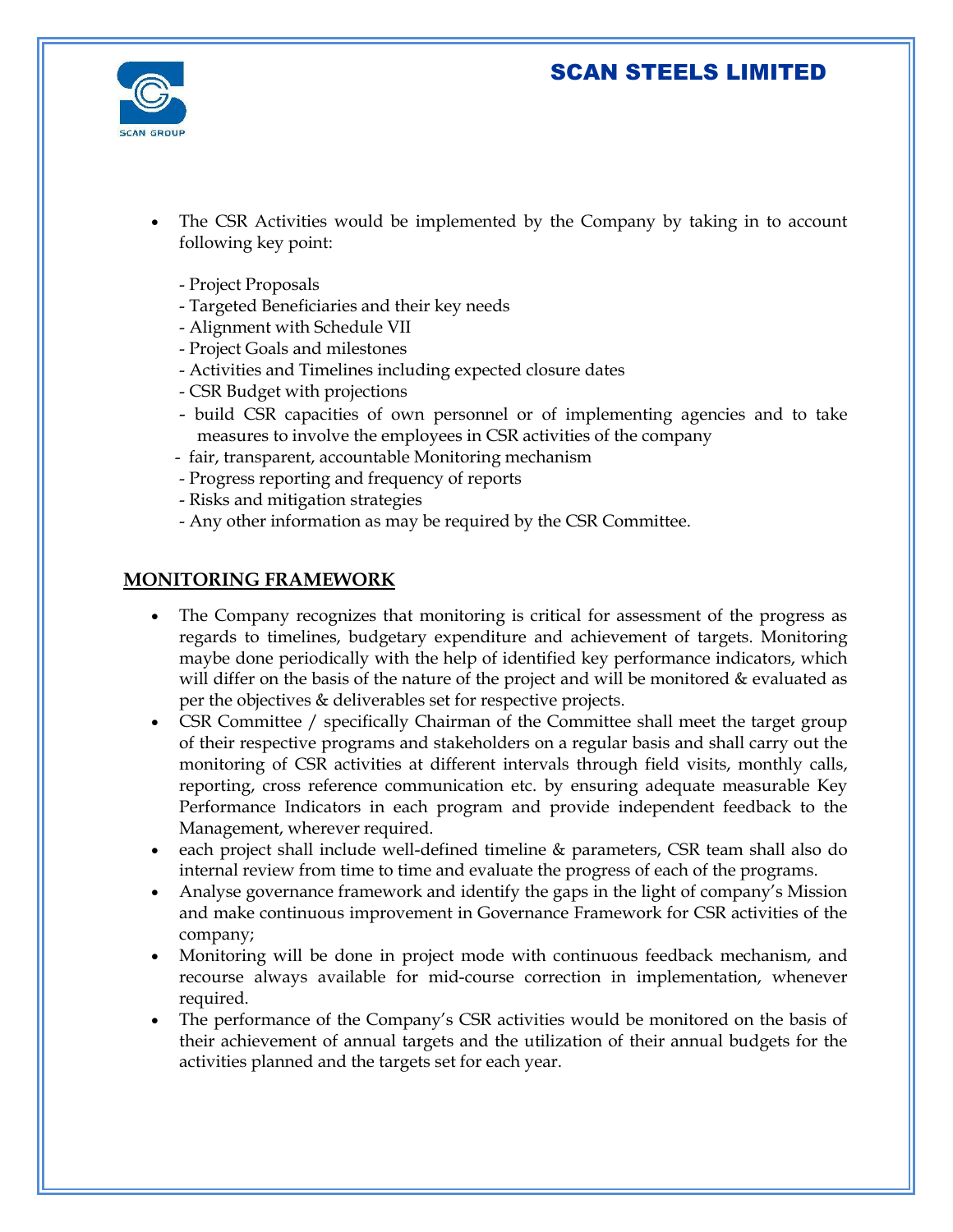

- Implementation and monitoring of the CSR activities will be overseen by the CSR Committee as per the Annual Action Plan. To ensure that the objectives of CSR Policy are being met in an efficient and effective manner, at operational Level Quarterly/Half Yearly inputs (as per Each Activity) and at the Strategic Level - Annual implementation review by CSR Committee be done and At the Management Level Annual review by Board and review by CSR committee twice a year.
- the utilisation of the amount sanctioned towards CSR Activities should be reported by the Implementation Group (if any) through Utilization Certificate with a statement of expenditure duly certified by a Practicing Chartered Accountant/Authorized Auditor of the Organization/ Institution to whom CSR fund is allocated to the CSR Committee & Board OR if the Company spends Directly on the CSR projects, then by the CSR Committee (CFO certified ) to the Board on a Quarterly/Half Yearly basis as per the need and on annual basis to identify any surplus, unspent or carry forward amount with regards to CSR activities of the company in such manner as the Board may direct.
- In the event any of the CSR Activities are undertaken through an Implementing Agency, the CSR Committee should obtain relevant information from the Implementing Agency as per the set Due Diligence and ensure that the progress on such CSR Activity is submitted to the Board on a monthly basis or Quarterly Basis Depending upon the Project, in such a manner as the Board may direct.
- Upon receipt of progress report by the Implementation Group (if any), the CSR Committee may review and deliberate upon such reports and provide such inputs or recommendations, as it may deem necessary, to the Board.
- Notwithstanding anything to the contrary, the Board shall not be obliged to comply with the recommendations of the CSR Committee.
- The Company shall monitor a project after its completion, by comparing the details of the expenses made on the project with the budget allocated towards that project and Evaluate actual CSR performance and impact such activities are making on the people, society and environment;
- Corrective measures to be taken to rectify deviations (if any)

#### **CSR REPORTING**

- The board's report pertaining to any financial year shall include an annual report on CSR containing particulars specified in annexure II of CSR (Amendment Rules) 2021.

- The Board shall seek a short progress report from the CSR Committee as per the Need of the Activity/Project.

- Other Quarterly / Half Yearly and Annual/Closure report would indicate:

1. Achievement since last progress report / during the last quarter in terms of coverage compared to the target and reasons for variance.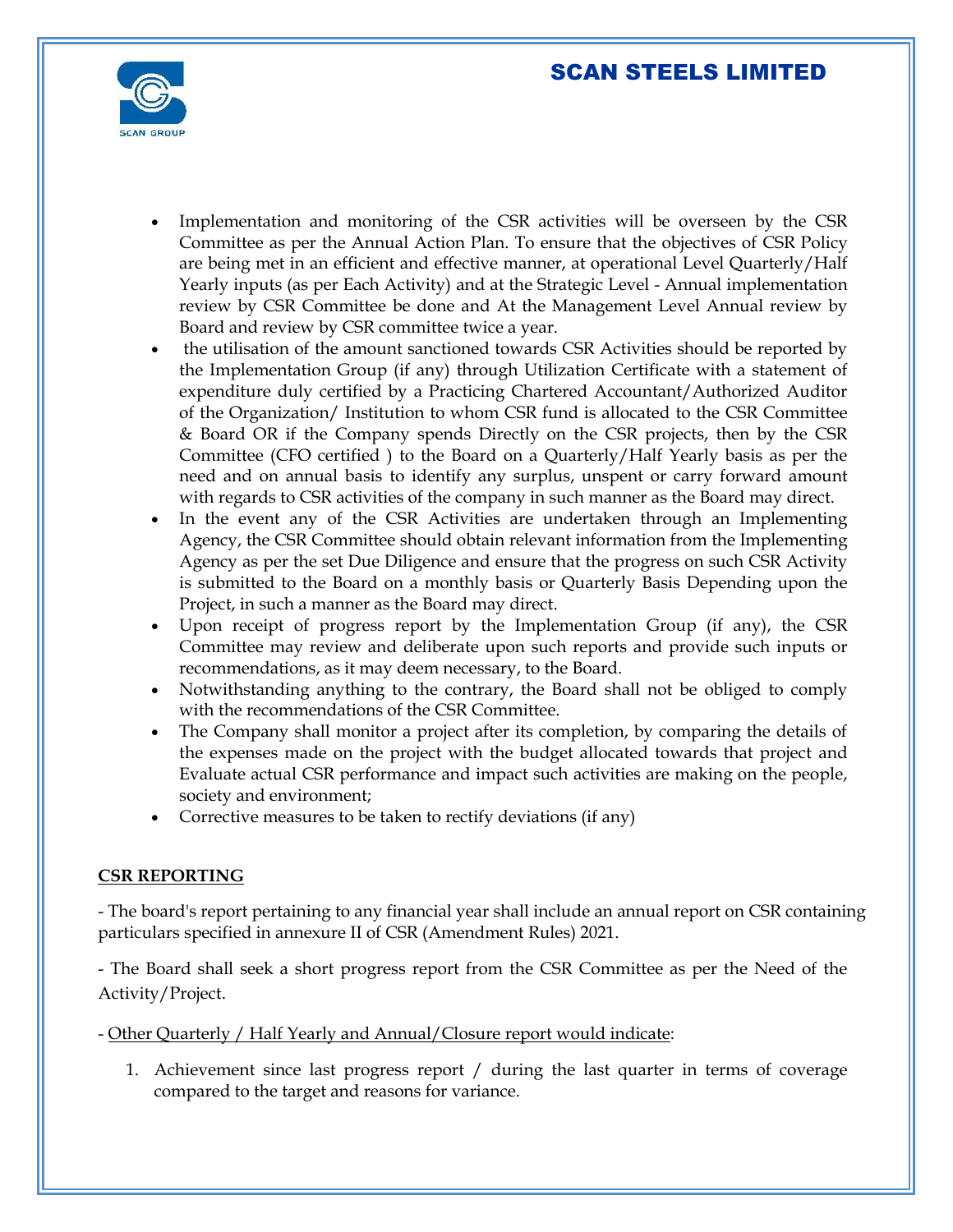

- 2. Achievement of the year-to-date in terms of coverage compared to the target, plans to overcome shortfalls if any and support required from the CSR Committee/Board to overcome the shortfalls.
- 3. Actual year-to-date spends compared to the budget and reasons for variance.
- 4. In respect of activities undertaken through outside Trust/Society/NGO's etc. there will be mechanism of monthly/Quarterly/Half Yearly and Annual reporting of progress (depending upon the Project / activities) on each such activities and the amount incurred thereon.
- 5. In order to track the proper utilization of funds, where applicable, at different intervals of the project, CSR teams will collect & cross-check financial documents like invoices, bills & receipts, bank statements, Fund Utilization Certificate, etc.

**Chief financial officer** shall certify to the effect that funds are utilized as approved by the board.

#### **IMPACT ASSESSMENT**

#### Company will undertake Impact Assessment under the following conditions:

- If having average CSR obligation of 10 crore rupees or more in the three immediately preceding financial years, shall undertake impact assessment, through an independent agency, of CSR projects of 1 crore rupees or more.
- And which have been completed not less than one year before undertaking the impact study.
- book the expenditure towards CSR for that financial year, which shall not be more than 5% of the total CSR expenditure for that financial year or 50 lakh rupees, whichever is less
- The impact assessment reports shall be placed before the board and shall be annexed to the annual report on CSR.

#### **GENERAL**

In case of any doubt with regard to any provision of this CSR Policy and also in respect of matters not covered herein, a reference should be made to the CSR Committee. In all such matters, the interpretation and decision of the CSR Committee shall be final.

All provisions of the CSR Policy would be subject to revision/amendment in accordance with the applicable laws.

The Company reserves the right to modify, cancel, add, or amend this CSR Policy.